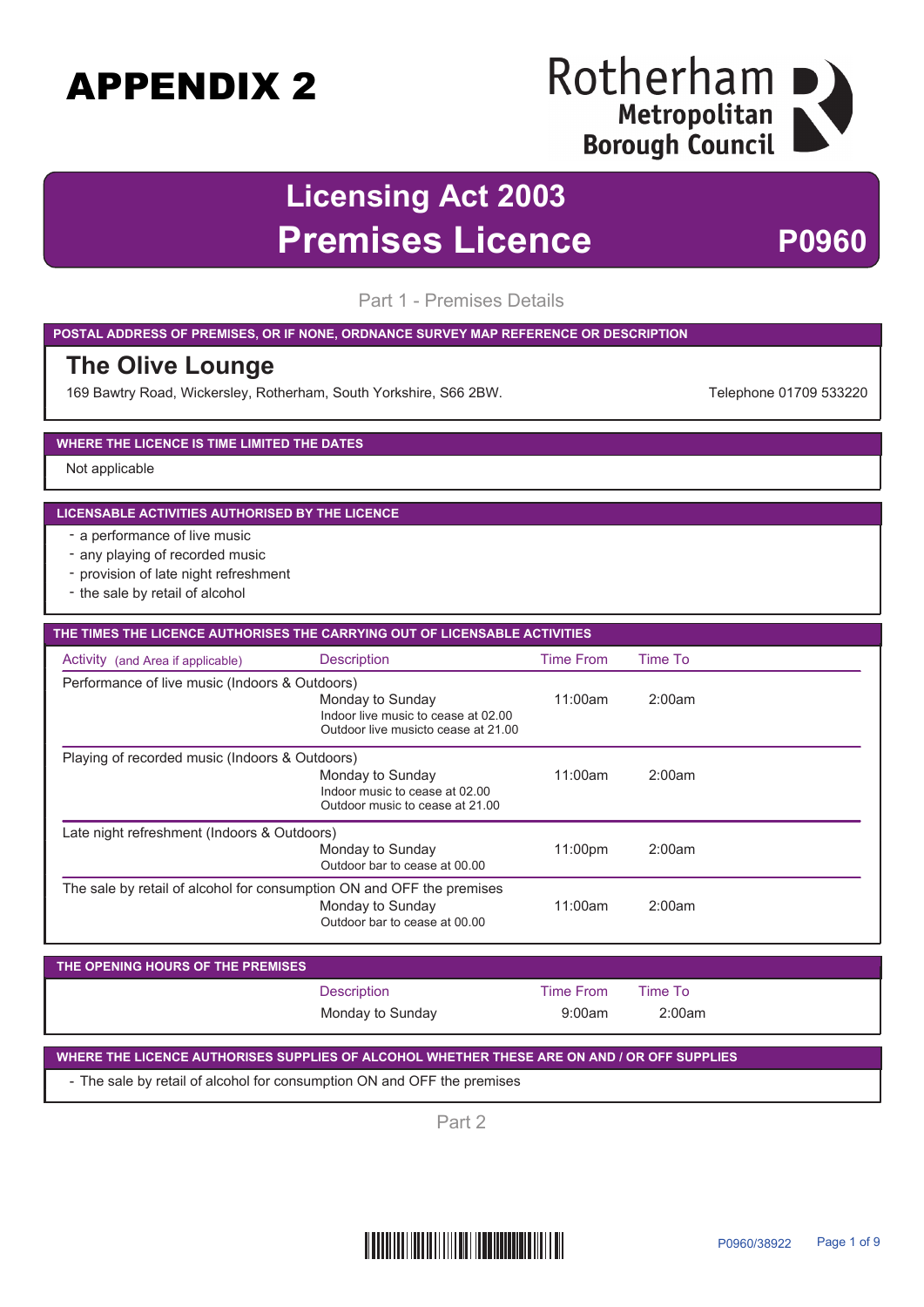### Rotherham I Metropolitan **Borough Council**

### **Licensing Act 2003 Premises Licence P0960**

**NAME, (REGISTERED) ADDRESS, TELEPHONE NUMBER AND EMAIL (WHERE RELEVANT) OF HOLDER OF PREMISES LICENCE**

Olive Lounge Limited 169 Bawtry Road, Wickersley, Rotherham, South Yorkshire, S66 2BW.

**REGISTERED NUMBER OF HOLDER, FOR EXAMPLE COMPANY NUMBER, CHARITY NUMBER (WHERE APPLICABLE)**

**NAME, ADDRESS AND TELEPHONE NUMBER OF DESIGNATED PREMISES SUPERVISOR WHERE THE PREMISES LICENCE AUTHORISES THE SUPPLY OF ALCOHOL**

Jonathon Paul CLOUGH

**PERSONAL LICENCE NUMBER AND ISSUING AUTHORITY OF PERSONAL LICENCE HELD BY DESIGNATED PREMISES SUPERVISOR WHERE THE PREMISES LICENCE AUTHORISES FOR THE SUPPLY OF ALCOHOL**

Licence No. RM2584 **Example 20** Issued by Rotherham

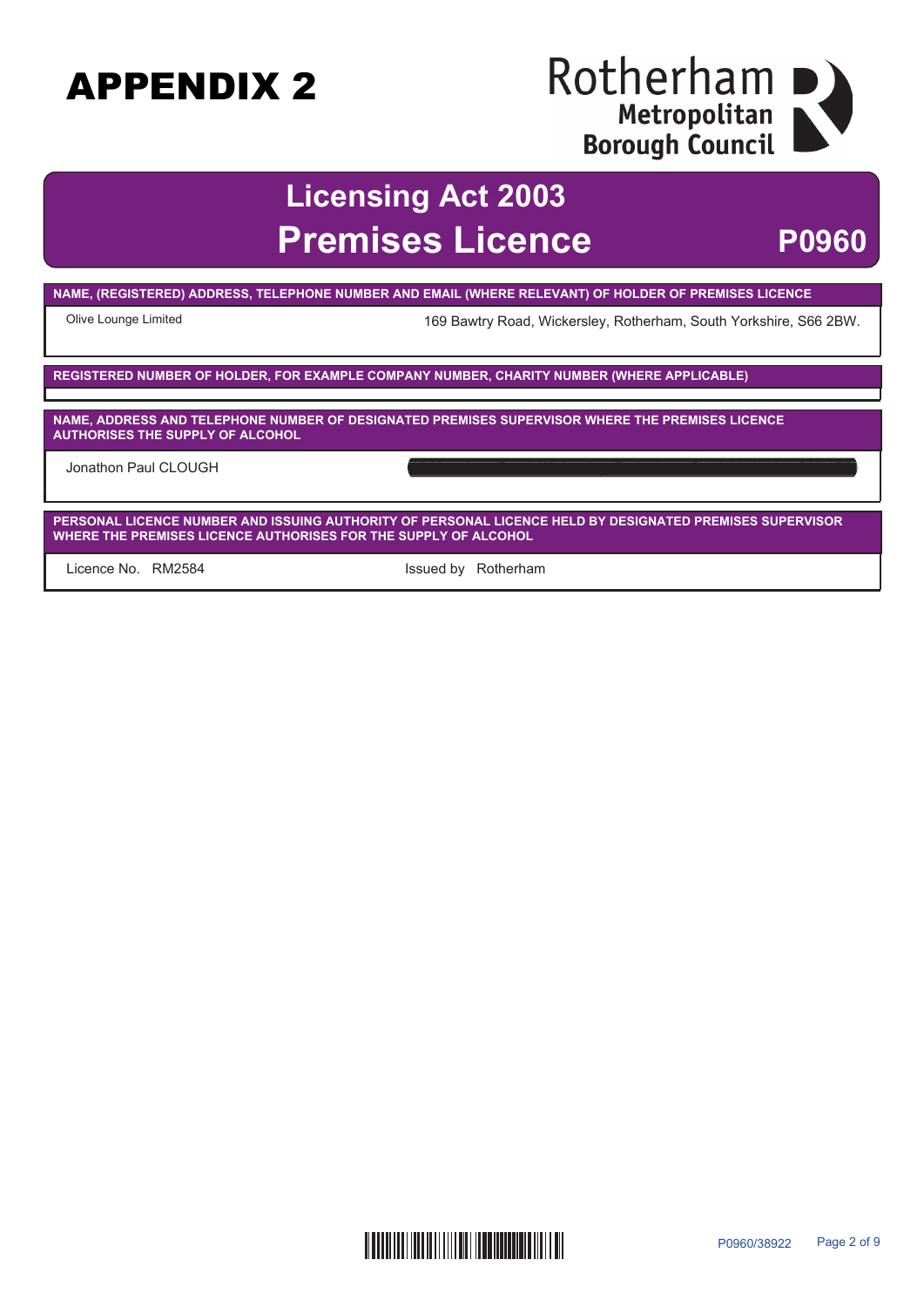### Rotherham Metropolitan **Borough Council**

## **Licensing Act 2003** Premises Licence P0960

#### **ANNEXES**

### **Mandatory Conditions**

### **All Premises Licence authorising supply of alcohol**

The licence is granted subject to the Mandatory conditions for sale of alcohol as set out in the Licensing Act 2003 as amended by the Licensing Act 2003 (Mandatory Licensing Conditions) Order 2010 and Order 2014.

- 1. No supply of alcohol may be made under the Premises Licence
	- (a) At a time when there is no Designated Premises Supervisor in respect of the Premises Licence; or
	- (b) At a time when the Designated Premises Supervisor does not hold a Personal Licence or his Personal Licence is suspended.
- 2. Every supply of alcohol under the Premises Licence must be made, or authorised by a person who holds a Personal Licence.
- 3. (1) The responsible person must ensure that staff on relevant premises do not carry out, arrange or participate in any irresponsible promotions in relation to the premises.
	- (2) In this paragraph, an irresponsible promotion means any one or more of the following activities, or substantially similar activities, carried on for the purpose of encouraging the sale or supply of alcohol for consumption on the premises.
		- a) games or other activities which require or encourage, or are designed to require or encourage, individuals to -
			- (i) drink a quantity of alcohol within a time limit (other than to drink alcohol sold or supplied on the premises before the cessation of the period in which the responsible person is authorised to sell or supply alcohol), or
			- (ii) drink as much alcohol as possible (whether within a time limit or otherwise);
		- b) provision of unlimited or unspecified quantities of alcohol free or for a fixed or discounted fee to the public or to a group defined by a particular characteristic in a manner which carries a significant risk of undermining a licensing objective;
		- c) provision of free or discounted alcohol or any other thing as a prize to encourage or reward the purchase and consumption of alcohol over a period of 24 hours or less in a manner which carries a significant risk of undermining a licensing objective;
		- d) selling or supplying alcohol in association with promotional posters or flyers on, or in the vicinity of, the premises which can reasonably be considered to condone, encourage or glamorise anti-social behaviour or to refer to the effects of drunkenness in any favourable

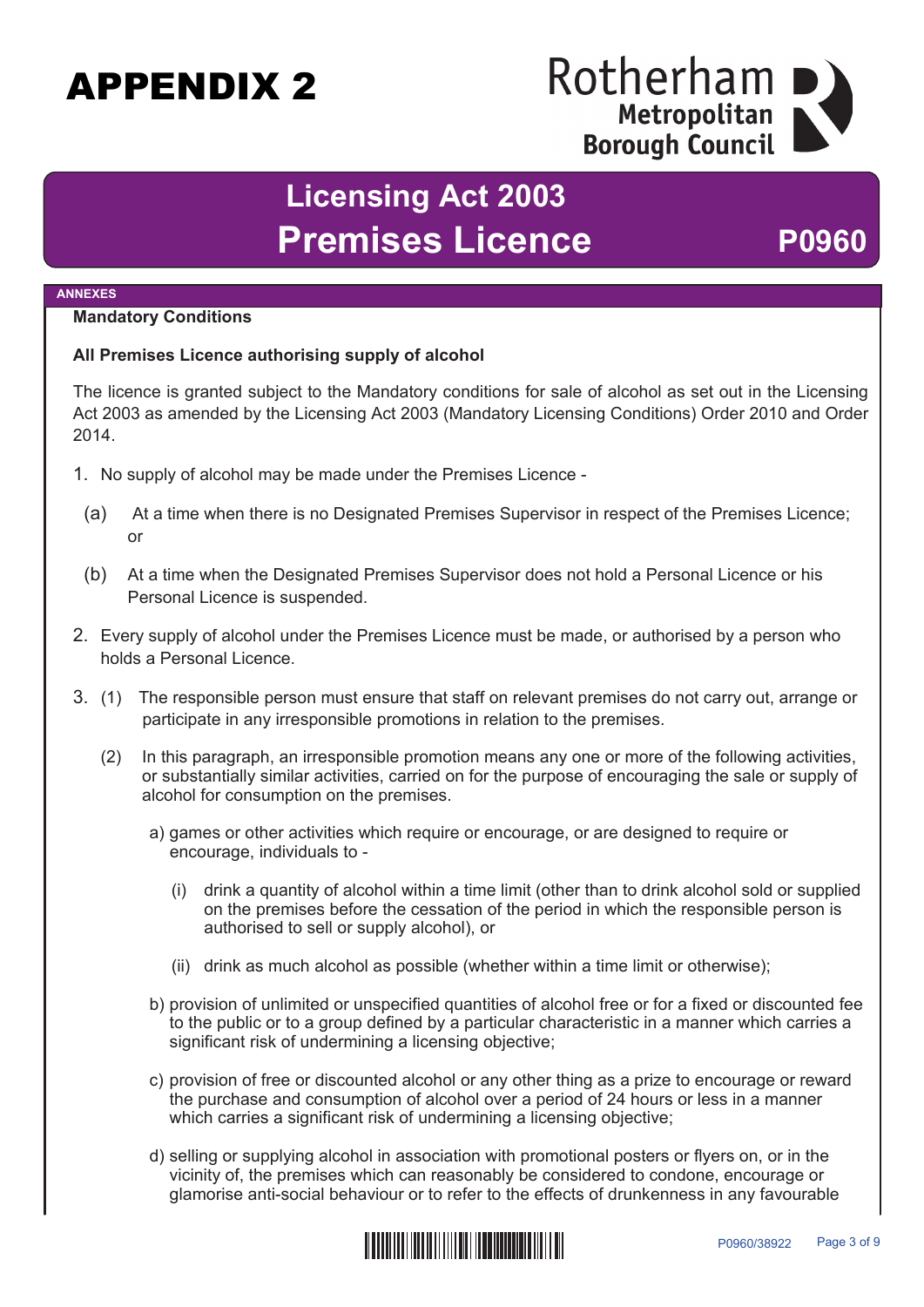### Rotherham Metropolitan **Borough Council**

## **Licensing Act 2003** Premises Licence P0960

### **ANNEXES continued ...** manner. e) dispensing alcohol directly by one person into the mouth of another (other than where that other person is unable to drink without assistance by reason of disability). 4. The responsible person must ensure that free potable water is provided on request to customers where it is reasonably available. (1) The premises licence holder or club premises certificate holder must ensure that an age verification policy is adopted in respect of the premises in relation to the sale or supply of alcohol. (2) The designated premises supervisor in relation to the premises licences must ensure that the supply of alcohol at the premises is carried on in accordance with the age verification policy. (3) The policy must require individuals who appear to the responsible person to be under 18 years of age (or such older age as may be specified in the policy) to produce on request, before being served alcohol, identification bearing their photograph, date of birth and either:- (a) a holographic mark or (b) an ultraviolet feature. 6. The responsible person shall ensure that - (a) where any of the following alcoholic drinks is sold or supplied for consumption on the premises (other than alcoholic drinks sold or supplied having been made up in advance ready for sale or supply in a securely closed container) it is available to customers in the following measures - (i) beer or cider: ½ pint; (ii) gin, rum, vodka or whisky: 25 ml or 35 ml; and (iii) still wine in a glass: 125 ml; and (b) these measures are displayed in a menu, price list or other printed material which is available to customers on the premises; and (c) where a customer does not in relation to a sale of alcohol specify the quantity of alcohol to be sold, the customer is made aware that these measures are available.

### **Minimum Drinks Pricing**

1. A relevant person shall ensure that no alcohol is sold or supplied for consumption on or off the

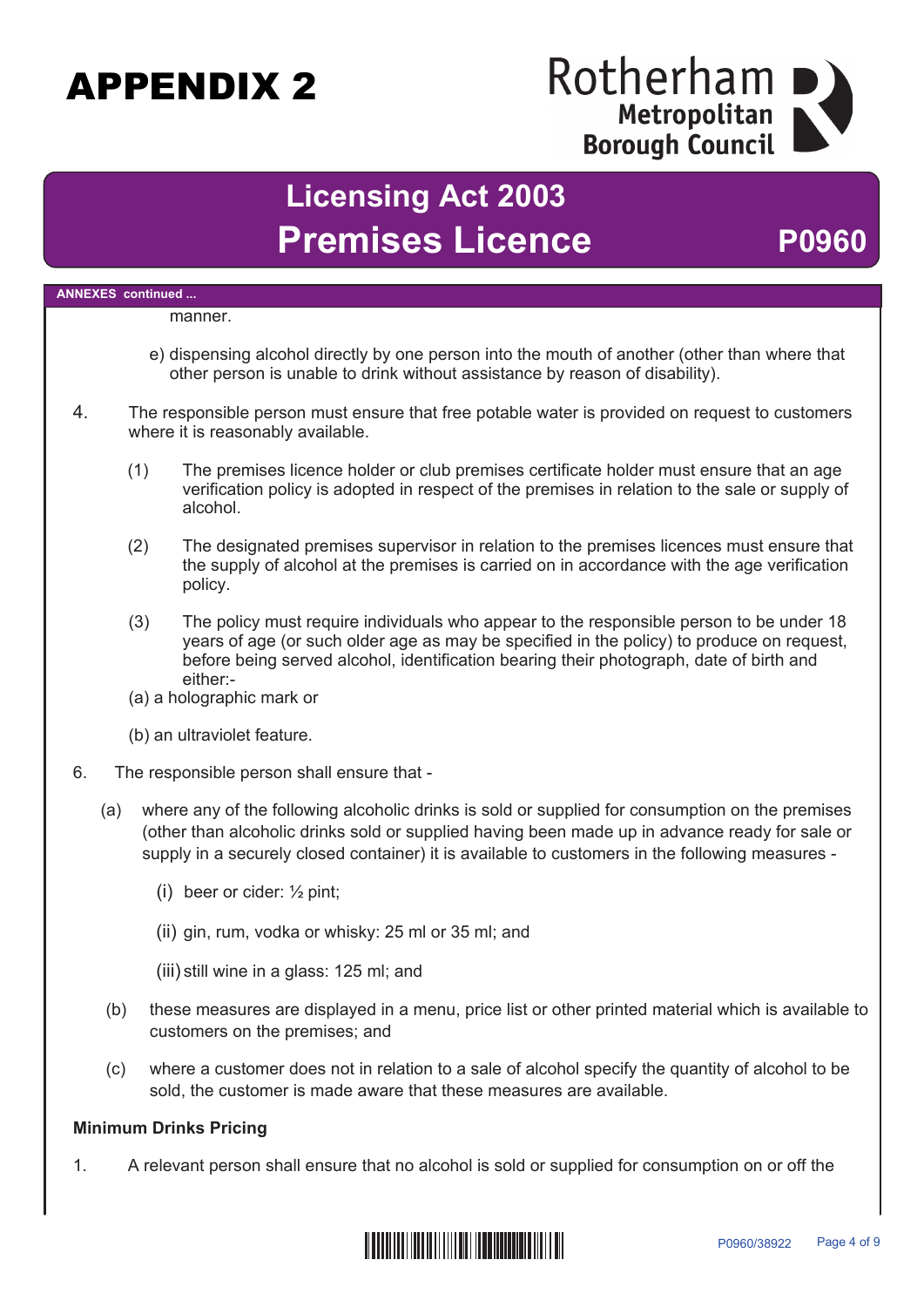### Rotherham Metropolitan **Borough Council**

## **Licensing Act 2003** Premises Licence P0960

### **ANNEXES continued ...**

premises for a price which is less than the permitted price.

- 2. For the purposes of the condition set out in paragraph 1
	- (a) "duty" is to be construed in accordance with the Alcoholic Liquor Duties Act 1979
	- (b) "permitted price" is the price found by applying the formula -

 $P = D + (D \times V)$ 

Where -

(i) P is the permitted price

(ii) D is the amount of duty chargeable in relation to the alcohol as if the duty were charged on the date of the sale or supply of the alcohol, and

(iii) V is the rate of value added tax chargeable in relation to the alcohol as if the value added tax were charged on the date of the sale or supply of the alcohol;

- (c) "relevant person" means, in relation to premises in respect of which there is in force a premises licence -
	- (i) The holder of the premises licence
	- (ii) The designated premises supervisor (if any) in respect of such a licence, or
	- (iii) The personal licence holder who makes or authorises a supply of alcohol under such a licence;
- (d) "relevant person" means, in relation to premises in respect of which there is in force a club premises certificate, any member or officer of the club present on the premises in a capacity which enables the member or officer to prevent the supply in question; and
- (e) "value added tax" means value added tax charged in accordance with the Value Added Tax Act 1994.
- 3. Where the permitted price given by Paragraph (b) of paragraph 2 would (apart from the paragraph) not be a whole number of pennies, the price given by that sub-paragraph shall be taken to be the price actually given by that sub-paragraph rounded up to the nearest penny.
- 4. (1) Sub-paragraph (2) applies where the permitted price given by Paragraph (b) of paragraph 2 on a day ("the first day") would be different from the permitted price on the next day ("the second day") as a result of a change to the rate of duty or value added tax.

(2) The permitted price which would apply on the first day applies to sales or supplies of

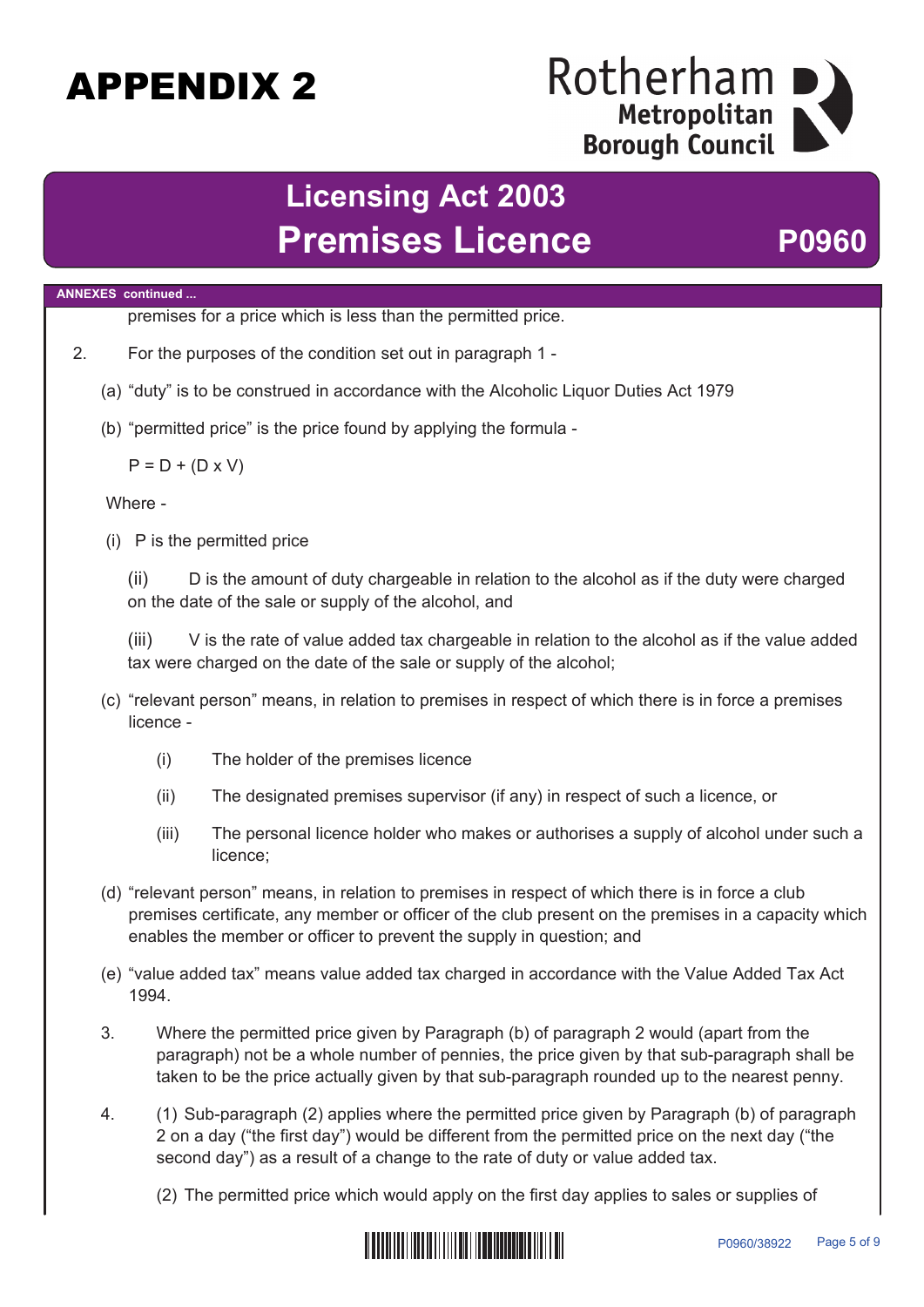### Rotherham Metropolitan **Borough Council**

## **Licensing Act 2003 Premises Licence <b>P0960**

#### **ANNEXES continued ...**

alcohol which take place before the expiry of the period of 14 days beginning on the second day.

### **If the Premises Licence has conditions in respect of Door Supervision [except theatres, cinemas, bingo halls and casinos]**

- 1. Where a premises licence includes a condition that at specified times one or more individuals must be at the premises to carry out a security activity, each such individual must:
- (a) be authorised to carry out that activity by a licence granted under the Private Security Industry Act 2001; or
- (b) be entitled to carry out that activity by virtue of section 4 of the Act.
- 2. But nothing in subsection (1) requires such a condition to be imposed:
- (a) in respect of premises within paragraph 8(3)(a) of Schedule 2 to the Private Security Industry Act 2001 (c12) (premises with premises licences authorising plays or films); or
- (b) in respect of premises in relation to:
	- (i) any occasion mentioned in paragraph 8(3)(b) or (c) of that Schedule (premises being used exclusively by club with club premises certificate, under a temporary event notice authorising plays or films or under a gaming licence), or
	- (ii) any occasion within paragraph 8(3)(d) of that Schedule (occasions prescribed by regulations under that Act.
- 3. For the purposes of this section:
- (a) "security activity" means an activity to which paragraph 2(1)(a) of that Schedule applies, and, which is licensable conduct for the purposes of that Act, (see Section 3(2) of that Act) and
- (b) paragraph 8(5) of that Schedule (interpretation of references to an occasion) applies as it applies in relation to paragraph 8 of that Schedule.

### **Annex 2 Conditions consistent with operating schedule**

### **Prevention of Crime and Disorder**

- **1** The licence holder shall ensure that the premise has a CCTV camera system installed and maintained in a good working order. The CCTV system will be registered in accordance with the Data Protection Act.
- **2** The licence holder shall ensure that the premises are a member of a "Pub Watch" scheme.

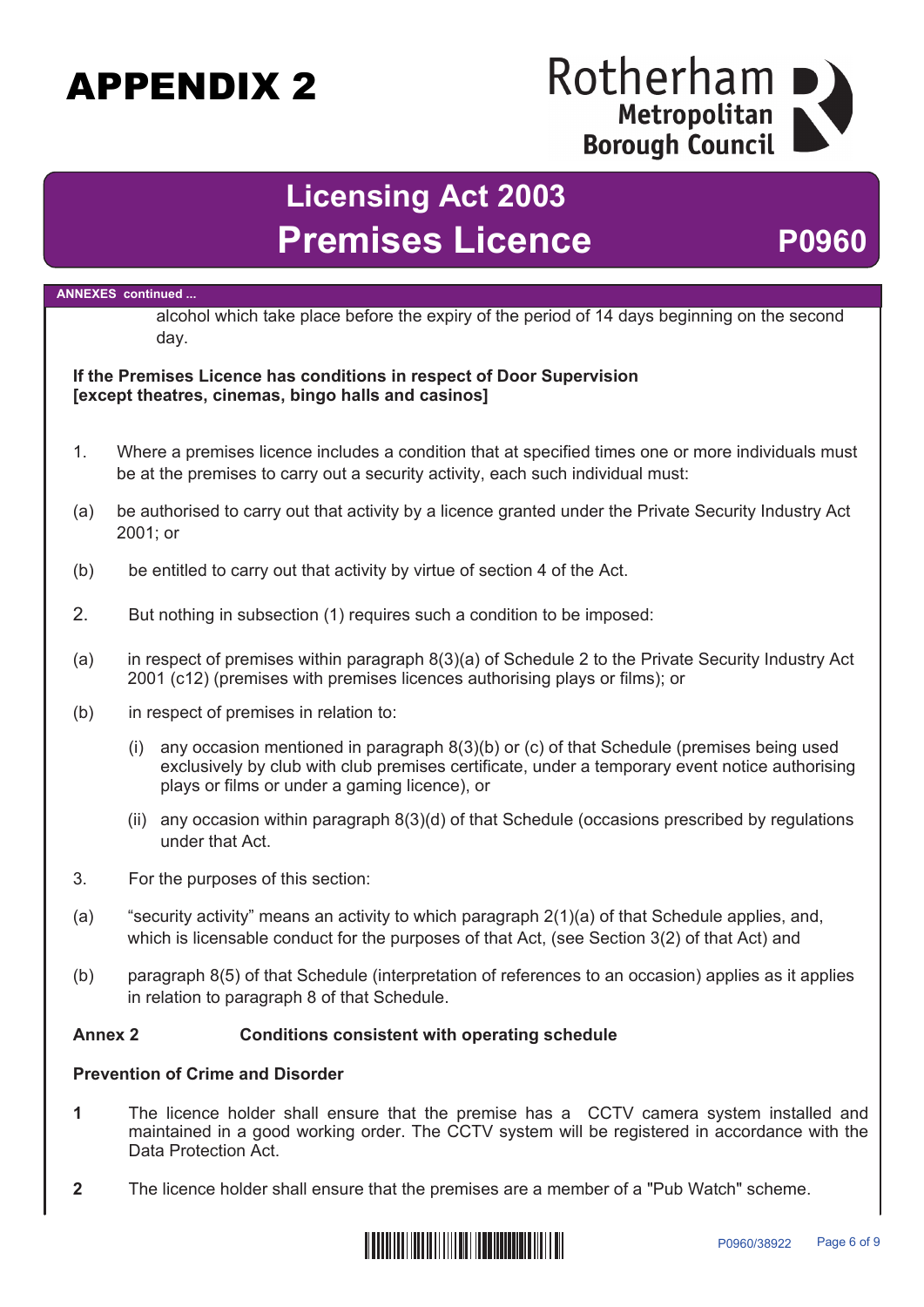### Rotherham Metropolitan **Borough Council**

## **Licensing Act 2003** Premises Licence P0960

### **ANNEXES continued ...**

**3** The licence holder shall ensure that staff training records are maintained and available for inspection by an authorised officer or officer of the Police.

### **Public Safety**

**4.** The licence holder shall ensure that a First Aider is always on site.

### **Prevention of Public Nuisance**

**5.** The licence holder shall ensure the premises display notices in the foyer asking customers leave the premise quietly and in an orderly manner.

### **Protection of Children from Harm**

- **6.** The licence holder shall operate the 'Challenge 25' or similar proof of age scheme.
- **7.** The licence holder shall ensure all spirits are located at the back of the bar and out of the customers reach.
- **8.** The licence holder shall ensure that children are only allowed in the restaurant until 21.00 with access and egress through the downstiars bar to the restaurant upstairs.
- 9. The licence holder shall ensure that a refusals register is kept and maintained at the premises.

### **Annex 3 Conditions attached after a Hearing of Licensing Authority**

None.

**Annex 4 Plans**

See attached.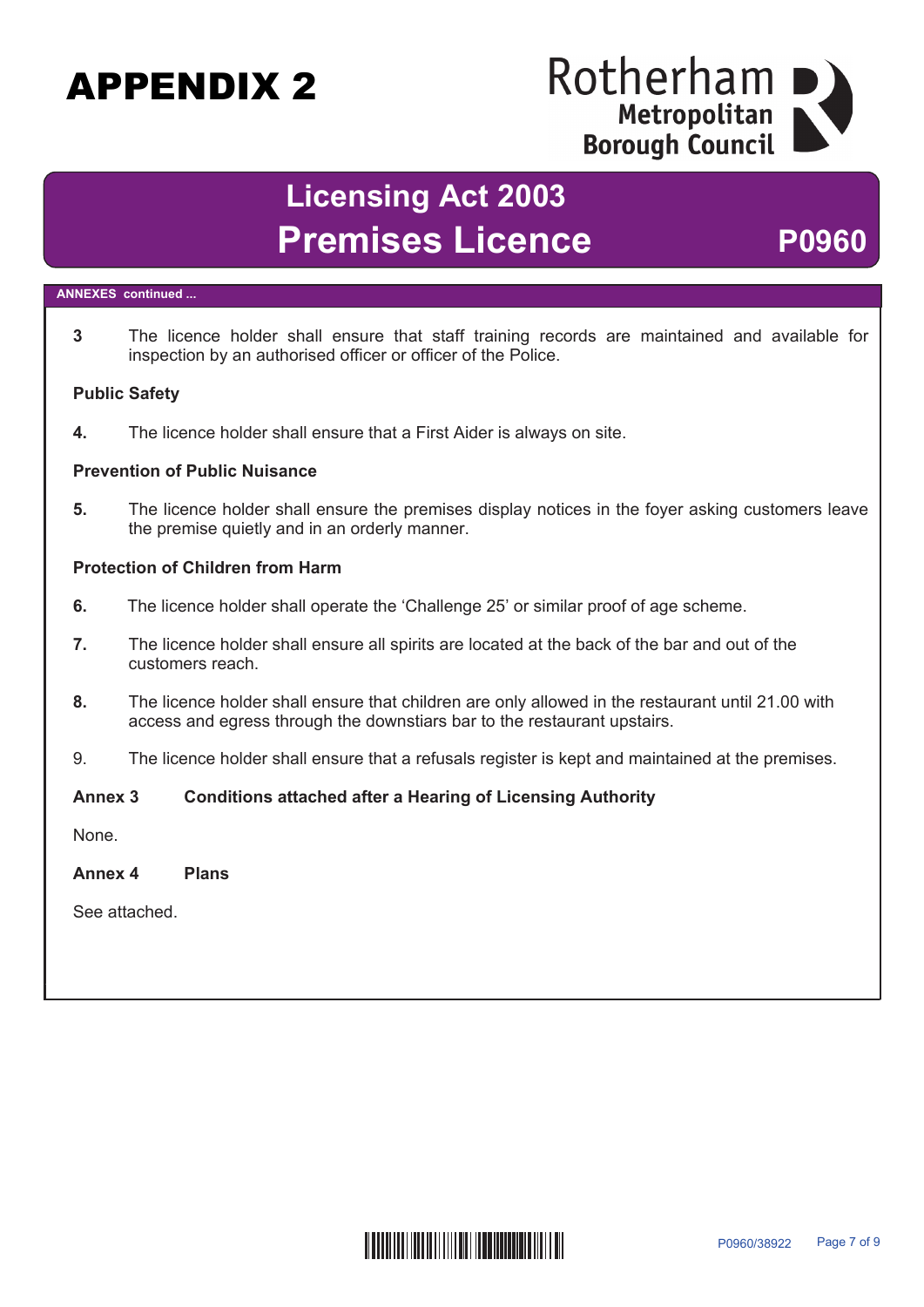### Rotherham I Metropolitan **Borough Council**

## **Licensing Act 2003 Premises Licence Summary P0960**

Premises Details

**POSTAL ADDRESS OF PREMISES, OR IF NONE, ORDNANCE SURVEY MAP REFERENCE OR DESCRIPTION**

### **The Olive Lounge**

169 Bawtry Road, Wickersley, Rotherham, South Yorkshire, S66 2BW. The Manuscom States and Telephone 01709 533220

#### **WHERE THE LICENCE IS TIME LIMITED THE DATES**

Not applicable

#### **LICENSABLE ACTIVITIES AUTHORISED BY THE LICENCE**

- a performance of live music
- any playing of recorded music
- provision of late night refreshment
- the sale by retail of alcohol

| THE TIMES THE LICENCE AUTHORISES THE CARRYING OUT OF LICENSABLE ACTIVITIES |                                                                                                |                  |         |  |  |
|----------------------------------------------------------------------------|------------------------------------------------------------------------------------------------|------------------|---------|--|--|
| Activity (and Area if applicable)                                          | <b>Description</b>                                                                             | <b>Time From</b> | Time To |  |  |
| Performance of live music (Indoors & Outdoors)                             |                                                                                                |                  |         |  |  |
|                                                                            | Monday to Sunday<br>Indoor live music to cease at 02.00<br>Outdoor live musicto cease at 21.00 | 11:00am          | 2:00am  |  |  |
| Playing of recorded music (Indoors & Outdoors)                             |                                                                                                |                  |         |  |  |
|                                                                            | Monday to Sunday<br>Indoor music to cease at 02.00<br>Outdoor music to cease at 21.00          | 11:00am          | 2:00am  |  |  |
| Late night refreshment (Indoors & Outdoors)                                |                                                                                                |                  |         |  |  |
|                                                                            | Monday to Sunday<br>Outdoor bar to cease at 00.00                                              | 11:00pm          | 2:00am  |  |  |
| The sale by retail of alcohol for consumption ON and OFF the premises      | Monday to Sunday<br>Outdoor bar to cease at 00.00                                              | 11:00am          | 2:00am  |  |  |

| THE OPENING HOURS OF THE PREMISES |                  |           |         |  |
|-----------------------------------|------------------|-----------|---------|--|
|                                   | Description      | Time From | Time To |  |
|                                   | Monday to Sunday | 9:00am    | 2:00am  |  |

**WHERE THE LICENCE AUTHORISES SUPPLIES OF ALCOHOL WHETHER THESE ARE ON AND / OR OFF SUPPLIES**

- The sale by retail of alcohol for consumption ON and OFF the premises

**NAME, (REGISTERED) ADDRESS OF HOLDER OF PREMISES LICENCE**

Olive Lounge Limited 169 Bawtry Road, Wickersley, Rotherham, South Yorkshire, S66 2BW.